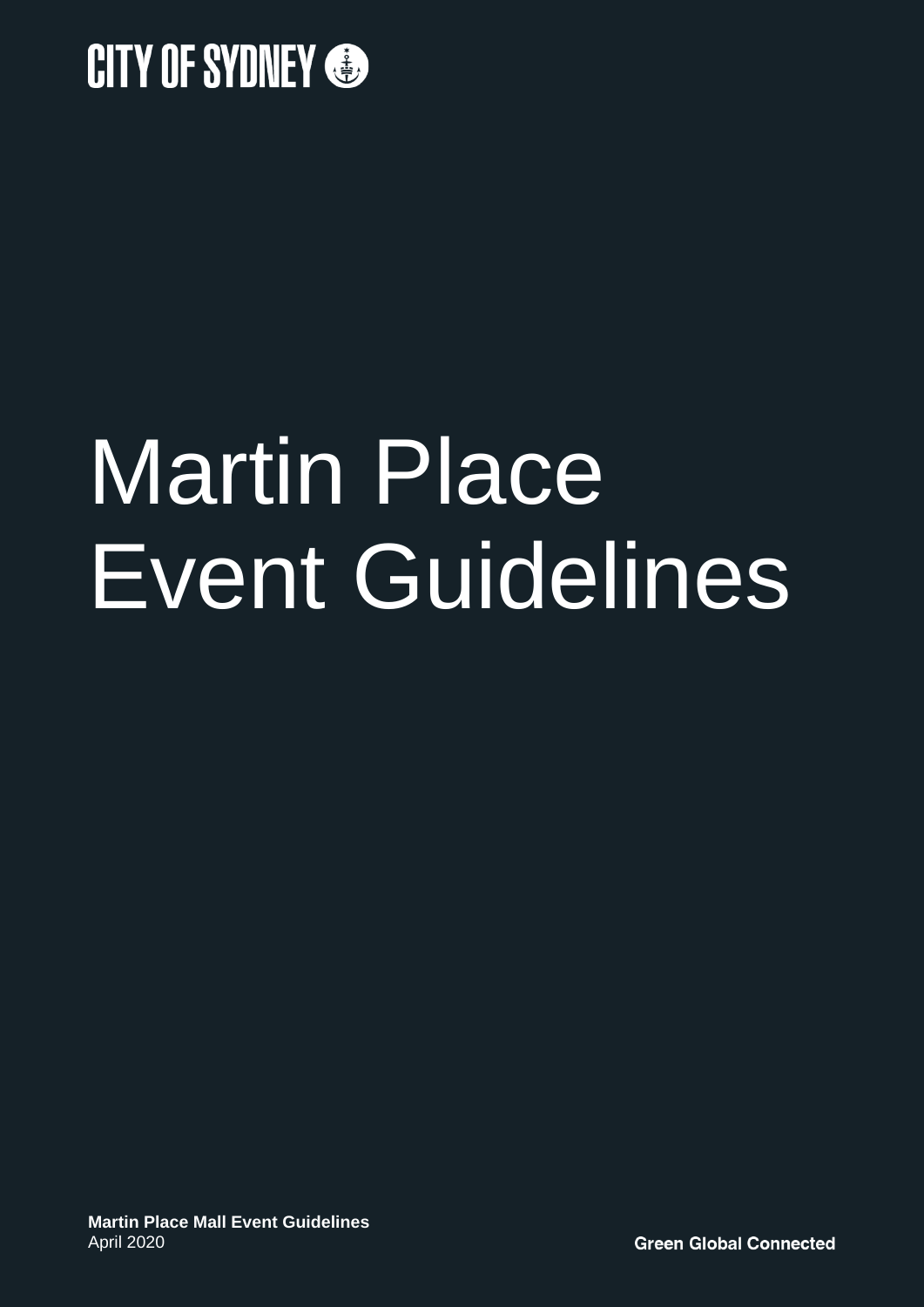## **Contents**

| Introduction                           | 3  |
|----------------------------------------|----|
| 1. Planning Events in Martin Place     |    |
| 2. Application and Approval Process 11 |    |
| 3. Further Details and Contacts        | 15 |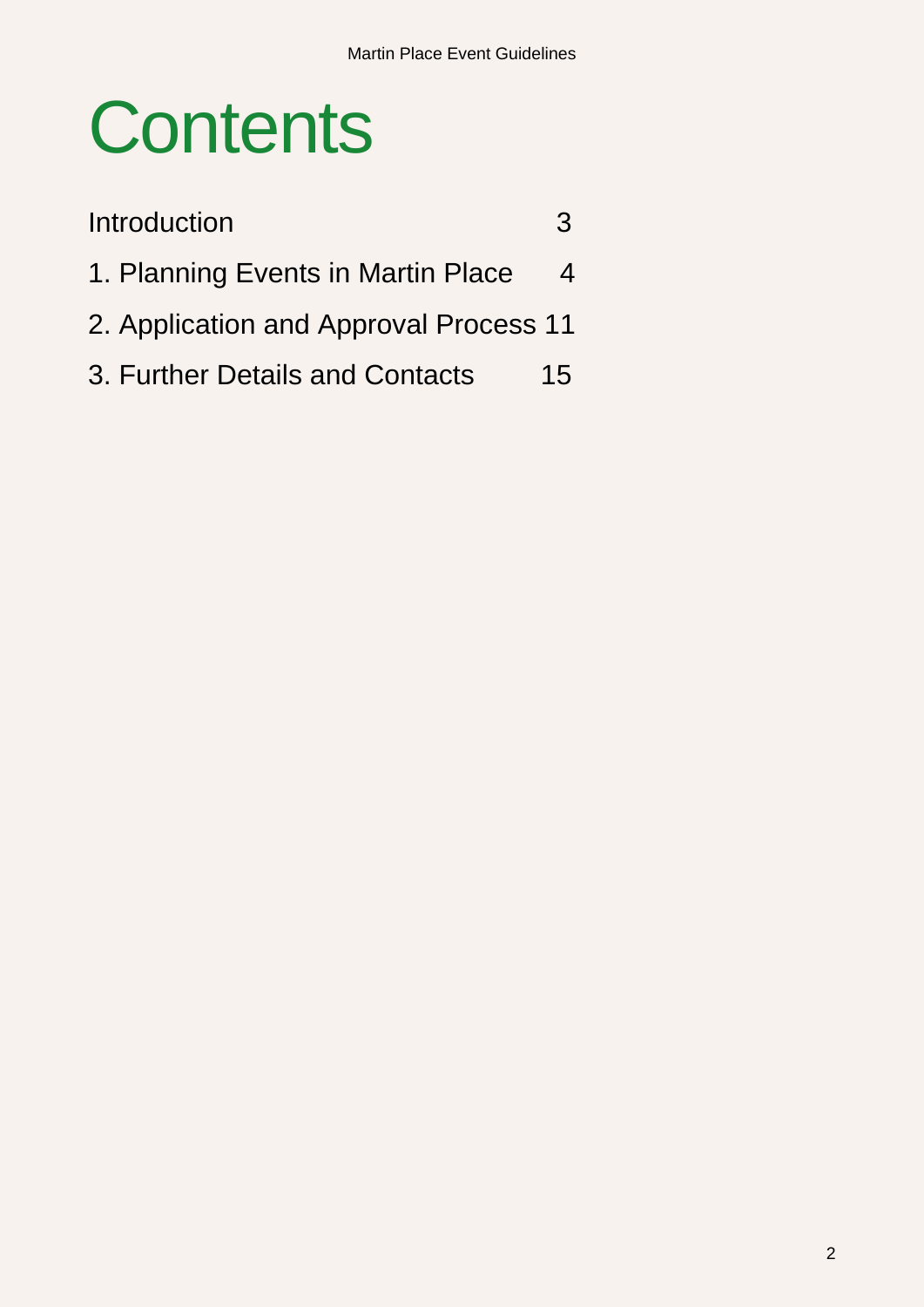## <span id="page-2-0"></span>Introduction

This Martin Place Event Guidelines document is designed to assist applicants with detailing the regulations and procedures associated with staging events in Martin Place and gaining approvals from the City of Sydney for such events.

From here on the City of Sydney will be referenced as 'the City' for the purpose of this document.

This document provides an outline of the process required to take your event enquiry from application to approval for Martin Place and should be read in conjunction with the City's overarching [Event Guidelines](https://www.cityofsydney.nsw.gov.au/__data/assets/pdf_file/0003/235830/Event-Guidelines-February-2018.pdf) document and other planning provision documents where applicable.

### Responsibility as an Event Owner

An event organiser is defined as a legal entity responsible for the event, that is, the entity who has taken out and possesses public liability insurance covering the event and all associated activities (extending to any contracted services with third parties) and the stated applicant detailed on the Event Application submitted to the City. Legal liability and responsibilities are not diminished if the event is a community or not-for-profit event.

The event organiser may or may not also be an employer. An employer has specific duties and responsibilities under Work Health and Safety legislation. All event organisers have a duty of care to provide a safe event for patrons as well as staff employed to produce the event.

It is a legal requirement that event organisers obtain all relevant statutory and regulatory permits required to stage events within the City through all applicable entities and authorities.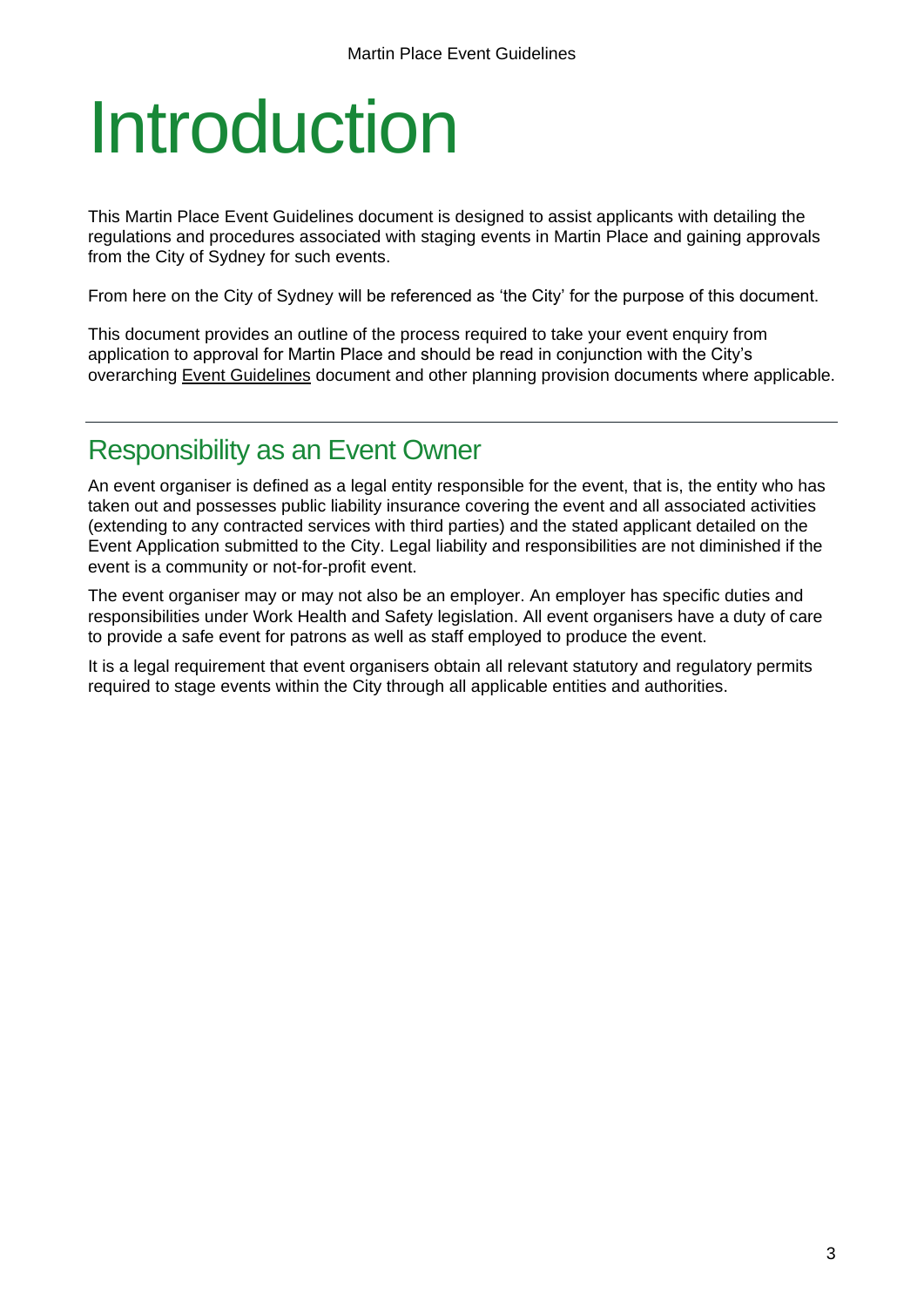## <span id="page-3-0"></span>1. Planning Events in Martin Place

Martin Place is an iconic public space within Sydney and for any Event Application to be permissible, the proposal must be appropriate for the space through a number of different factors and the City's requirements.

## 1.1. Basic Pre-requisites for Martin Place

- All events within Martin Place must have a public benefit with the offering actively engineered to encourage public engagement.
- All events must align with applicable City policies and directives surrounding public space utilisation as well as the [Event Guidelines,](https://www.cityofsydney.nsw.gov.au/__data/assets/pdf_file/0003/235830/Event-Guidelines-February-2018.pdf) [Guidelines for Single Use Items,](https://www.cityofsydney.nsw.gov.au/__data/assets/pdf_file/0020/313175/Reducing-waste-from-events-and-services_Guidelines-for-single-use-items.pdfhttps:/www.cityofsydney.nsw.gov.au/__data/assets/pdf_file/0020/313175/Reducing-waste-from-events-and-services_Guidelines-for-single-use-items.pdf) applicable planning provisions as well as the conditions detailed in this guidelines document.
- All events must be deemed appropriate by the City for the space in size, scale, aesthetic and overall offering.
- Generally, amplified sound is only permitted between 7am to 9am, 12pm to 2pm or after 5pm Monday to Friday, or after 12pm on weekends.
- The usable event areas are maintained inside the existing light poles within each space with access maintained down the main thoroughfares between the light poles and the building lines at all times (unless pre-approved by the City).
- Vehicle access to any of the spaces is only permitted for essential vehicles where there is no safe alternative to bump in or out associated equipment or infrastructure or where the vehicle is an essential part of an event to be maintained on site. No non-essential vehicles (other than food trucks etc. where applicable) can remain parked on site at any time.
- Access for approved essential vehicles is prohibited between 7am to 9am, 12pm to 2pm and 5pm to 7pm on any weekday.
- Any event that includes the provision of a product must not conflict with any existing businesses within 50m line of sight to the event space. Certain product giveaways may need to obtain local stakeholder no-objection prior to the event being approved to avoid commercial conflicts.
- Branding/commercial advertisement is limited to a maximum of 15% coverage of the total visible infrastructure.
- No events should create or cause an unreasonable level of offense, nuisance or public unrest.

## 1.2. Key Areas of Consideration

There are a number of key areas to consider when finalising a Martin Place proposal in order to ensure it is suitable for the location and in keeping with the requirements of the space.

The type of activities planned are reviewed by the City against the relevant planning instruments and policies, plans of management and other specific policies where relevant relating to the venue.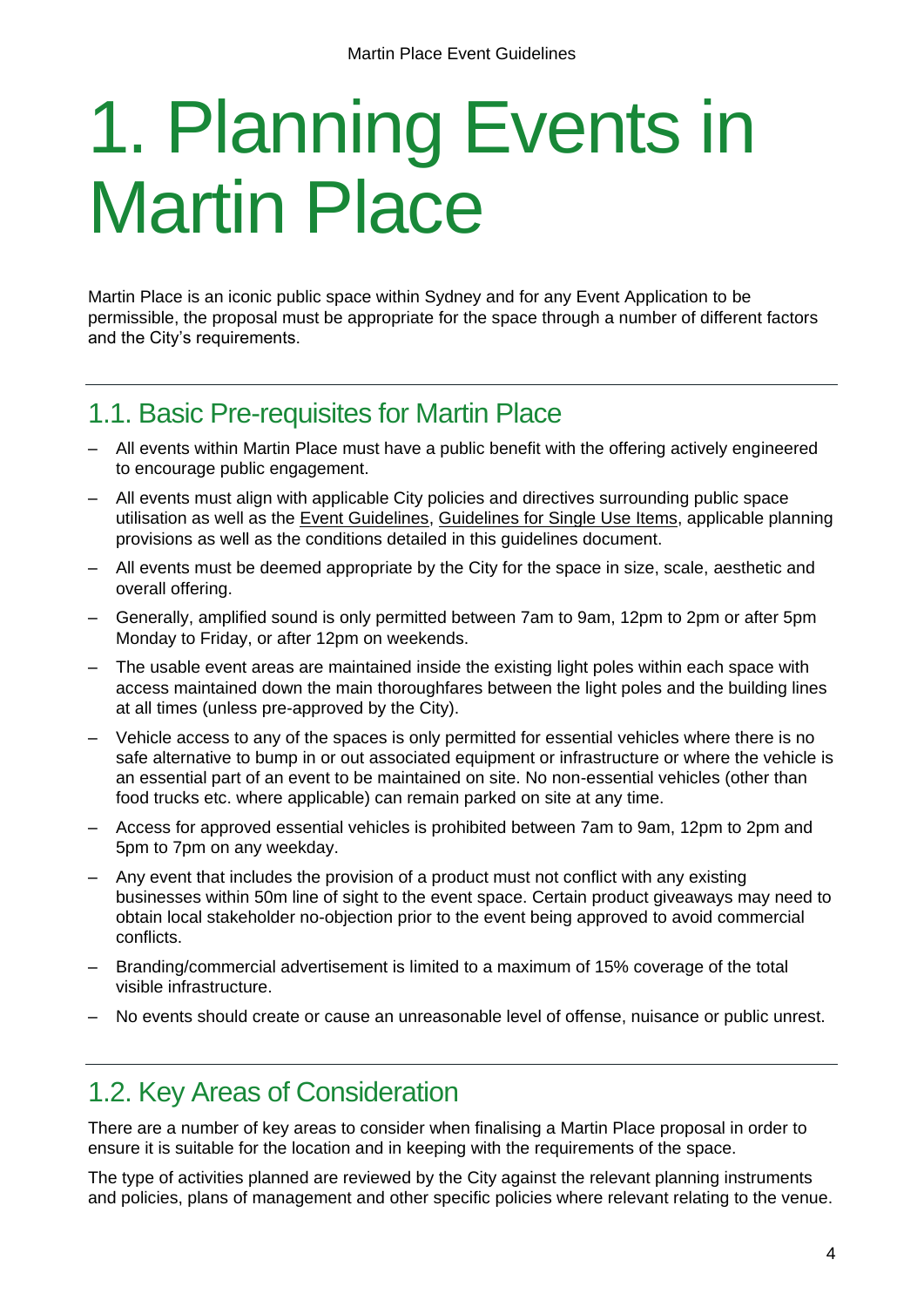An event has to be considered to be of minimal environmental impact to be approved under available planning instruments for a temporary event approval.

The City will assess the suitability of the event proposal based on factors such as:

#### **1.2.1. The suitability of the event activity**

- There are types of event related activities that are generally not supported within Martin Place such as:
	- standalone advertising and or billboards
	- branding/advertising covering more than 15% of the total infrastructure being used
	- car displays where there is no primary benefit to the public
	- events where the intended number of attendees would create an unsafe environment
	- event proposals that do not efficiently utilise the available event space (such as small events that could be more appropriate in a smaller space elsewhere)
	- events that create an unreasonable business or commercial conflict with an existing local stakeholder

#### **1.2.2. The suitability of the event location**

- The approval of an event application will need to consider the suitability of the event within the space with regards to such factors as:
	- the usable event space can safely and effectively fit the event activities and associated infrastructure without obstructing access or emergency management requirements;
	- does the event require access to power or water depending on the in-house services available in the section proposed;
	- is amplified sound required outside of 12pm to 2pm;
	- taking into account restricted access for vehicles, can the event be bumped in and out efficiently and safely.
- Factors such as the size of the event, the availability of the venue and the use of the space by the public will be taken into consideration at this stage. In some instances the venue requested may not be suitable for the staging of the activity.
- Martin Place is a premium iconic public space that requires all event offerings to be of the highest production value and aesthetics across all associated infrastructure. Conformity of style and design of associated infrastructure will be taken into account when assessing any event application. Conflicts with the standard of aesthetics could be a reason to deny an application.
- The three main event spaces within Martin Place (Section 2 between Pitt Street and Castlereagh Street, Section 4 between Elizabeth Street and Phillip Street and Section 5 between Phillip Street and Macquarie Street) have different usable event footprints, service access (power and water) and different surrounding stakeholders that need to be considered for any proposal.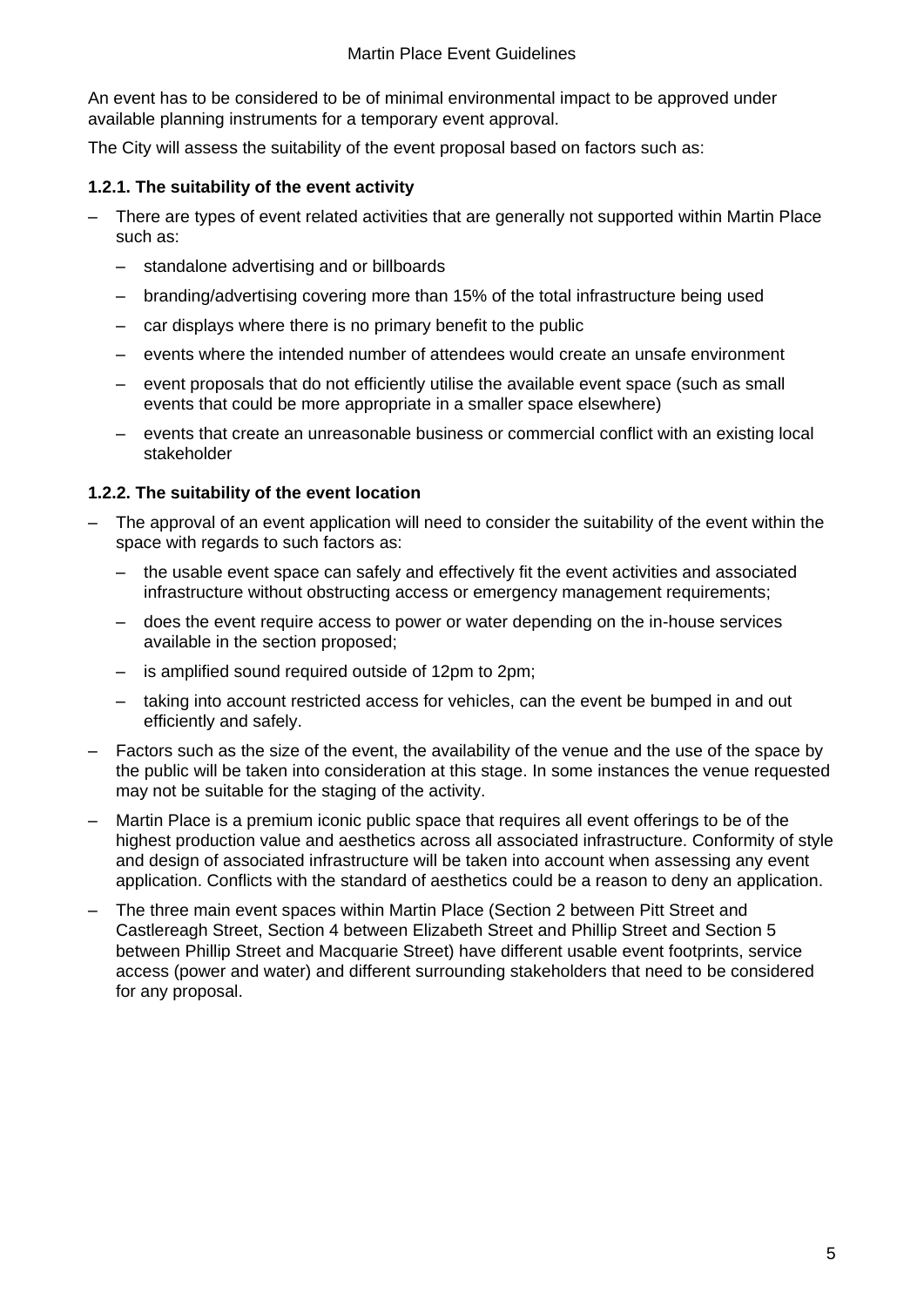## 1.3. Martin Place Sections

Martin Place is split into five separate sections divided by the adjacent arterial roads.

- **Martin Place Section 1** (between George Street and Pitt Street) is not permissible for any commercial activities/events due to the location of the Cenotaph.
- **Martin Place Section 2** (between Pitt Street and Castlereagh Street) is the largest and most utilised section for events due to its footprint, in-house services and architectural features (amphitheater).
- **Martin Place Section 3** (between Castlereagh Street and Elizabeth Street) is not a permissible event space due to the Metro Rail Station.
- **Martin Place Section 4** (between Elizabeth Street and Phillip Street)
- **Martin Place Section 5** (between Phillip Street and Macquarie Street)

Each separate section of Martin Place has different architectural topography, in-house services and stakeholders. As such, there are site specific conditions applicable for certain sections that need to be factored in to any application for an event to be permissible.

The different characteristics of these spaces are detailed in the following section and need to be considered in line with the guidelines stated within Part 1.

## 1.4. Site Specific Characteristics

#### **1.4.1. Martin Place Section 1 – between George Street and Pitt Street (non-event space)**

Permissible activities must have pre-approval by the Returning Services League (RSL) and are of a non-commercial nature.

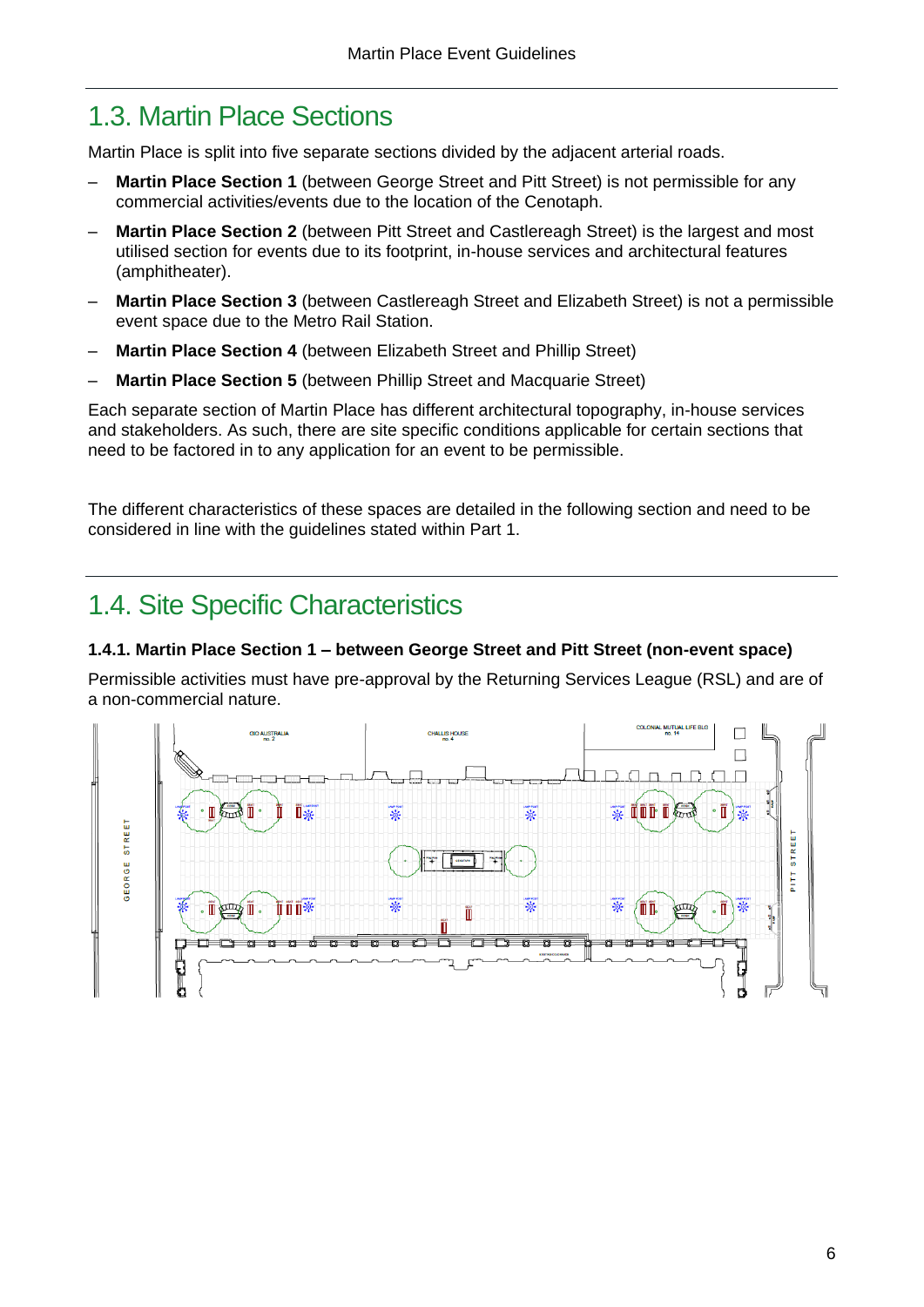



The section is most appropriate for larger scale event activities that can efficiently utilise the usable event footprint area. Small activations that do not effectively use the available space are not supported). Events that include increased public seating accessible to all users are encouraged.

#### **Capacity:**

– 2,000 (approximate, dependent on type of event and infrastructure).

#### **Footfall:**

– 60,000 – 70,000/weekday (based on March 2017 walking count data).

#### **Limitations:**

- Authorised essential vehicle access from Pitt Street only. No vehicle access or movement through Martin Place between 7am to 9am, 12pm to 2pm and 5pm to 7pm on weekdays;
- The acoustic impact of events on surrounding buildings and occupants is an essential requirement. The use of PA or amplified music is restricted to between 12pm to 2pm for weekdays. Noise from any amplified music or notification system must not exceed LAeq 15 min ≤ 65 dB(A) when measured at the nearest affected receiver. Events that do not comply with the noise restrictions can be cancelled;
- Stage weight loading limit is 500kg;
- All events must be maintained within the existing light poles with at least a 5m clearance from the entrance to the Martin Place Station.

#### **In-house Facilities:**

- Stage (hydraulic raise to form roof): 11.8m x 6.9m of usable space
- Amphitheatre: 9.8m x 5.2m
- Power: 3 x three-phase (2 x 32 Amp and 1 x 50 Amp) and single-phase (10 Amp) power outlets located on the wall behind the stage
- Green room (located under the stage): 5m x 2m. Potable water and single toilet. Entrance door width 770mm, width down stairs 750mm

#### **Police Local Area Command (LAC)**

City Central LAC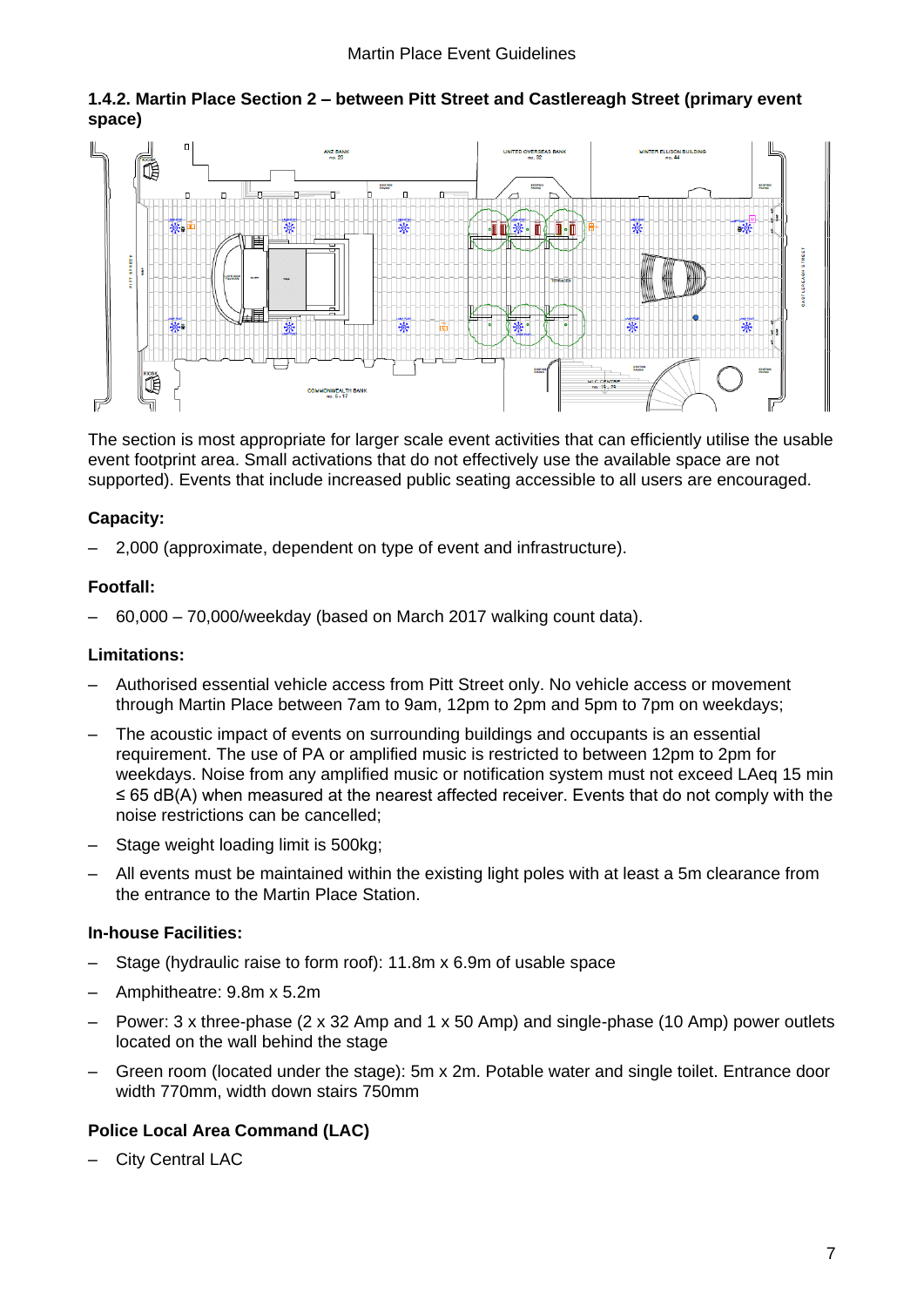#### **1.4.3. Martin Place Section 2 – between Pitt Street and Castlereagh Street**



#### **Event Areas – Plan 1**





**Event Areas – Plan 2 – Split**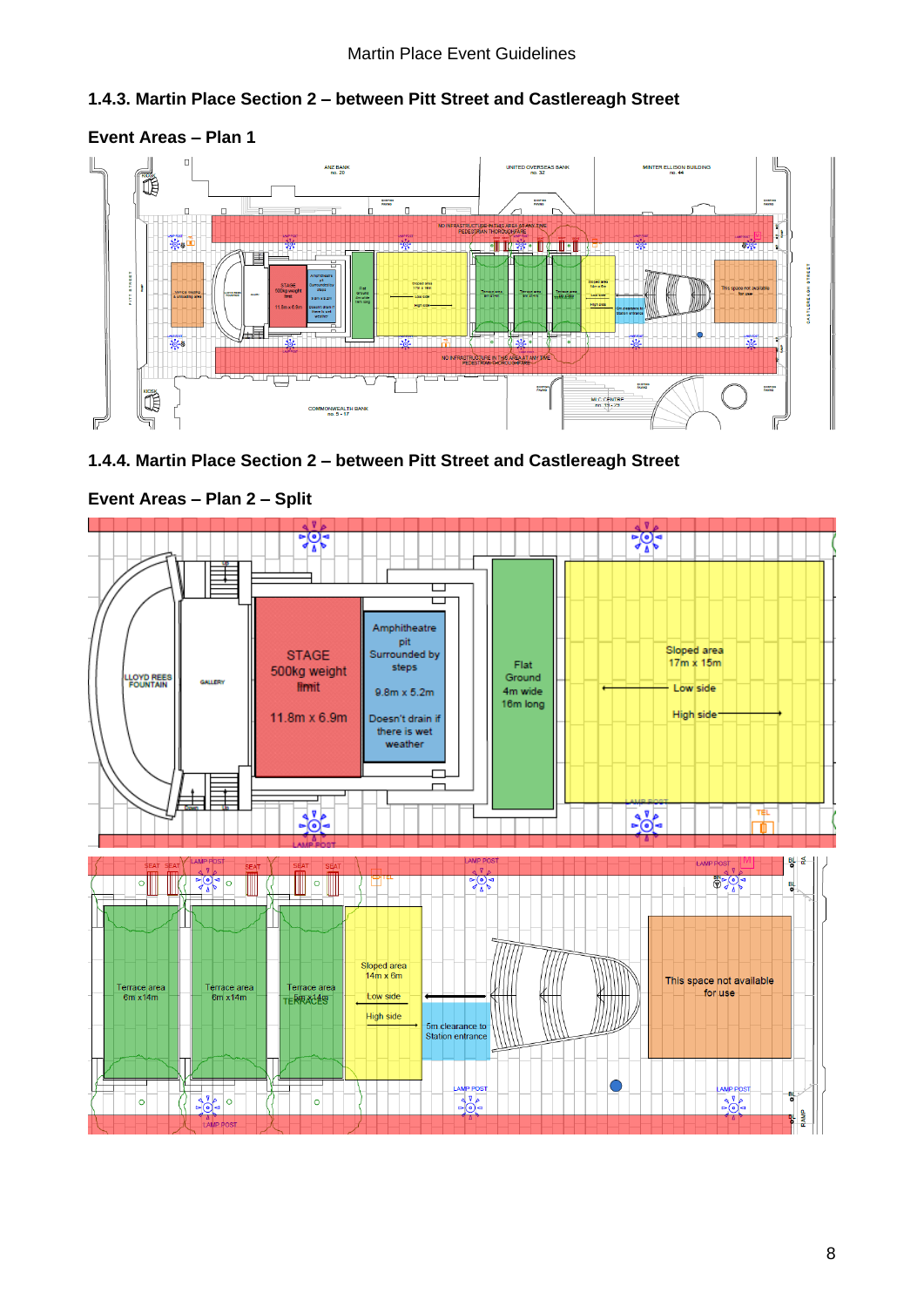#### Martin Place Event Guidelines



#### **1.4.5. Martin Place Section 4 – between Elizabeth Street and Phillip Street**

This section is sloped from east to west.

This section is most appropriate for small events with minimal infrastructure and no amplified sound.

Access to the existing kiosk and Martin Place Station access steps cannot be hindered at any time.

#### **Capacity:**

– 100 (approximate, dependent on type of event and infrastructure)

#### **Limitations:**

- No vehicle access between 7am to 9am, 12pm to 2pm and 5pm 7pm
- No amplified sound permitted
- Event space is limited to 5m2
- Egress to Martin Place Station entrance to be maintained at all times
- The visual impact of signage, branding and infrastructure is to be of minimal effect to the space

#### **Police Local Area Command (LAC)**

– City Central LAC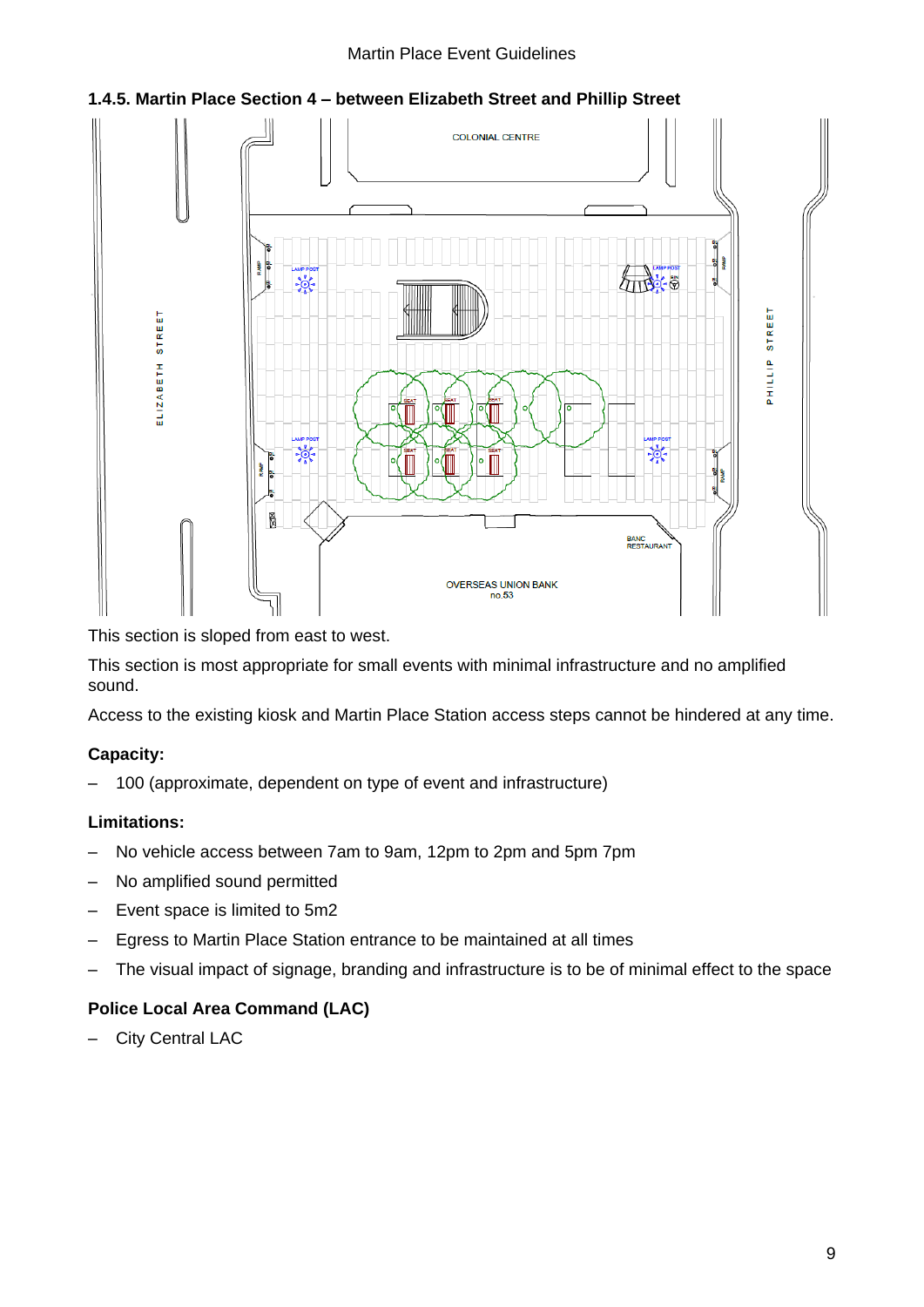#### Martin Place Event Guidelines



#### **1.4.6. Martin Place Section 5 – between Phillip Street and Macquarie Street**

This section is split into upper and lower areas divided by steps in the middle of the section.

This section is most appropriate for small events with minimal infrastructure and no amplified sound.

#### **Capacity:**

– 100 (approximate, dependent on type of event and infrastructure)

#### **Limitations:**

- Egress to Martin Place Station steps and kiosks cannot be obstructed at any time
- Artistic installation, Passage by Anna Graham, adjacent to Macquarie Street (indicated as grey squares on the above site plan) cannot hold infrastructure
- No vehicle access between 7am to 9am, 12pm to 2pm and 5pm to 7pm
- No amplified sound permitted

#### **Police Local Area Command (LAC):**

– City Central LAC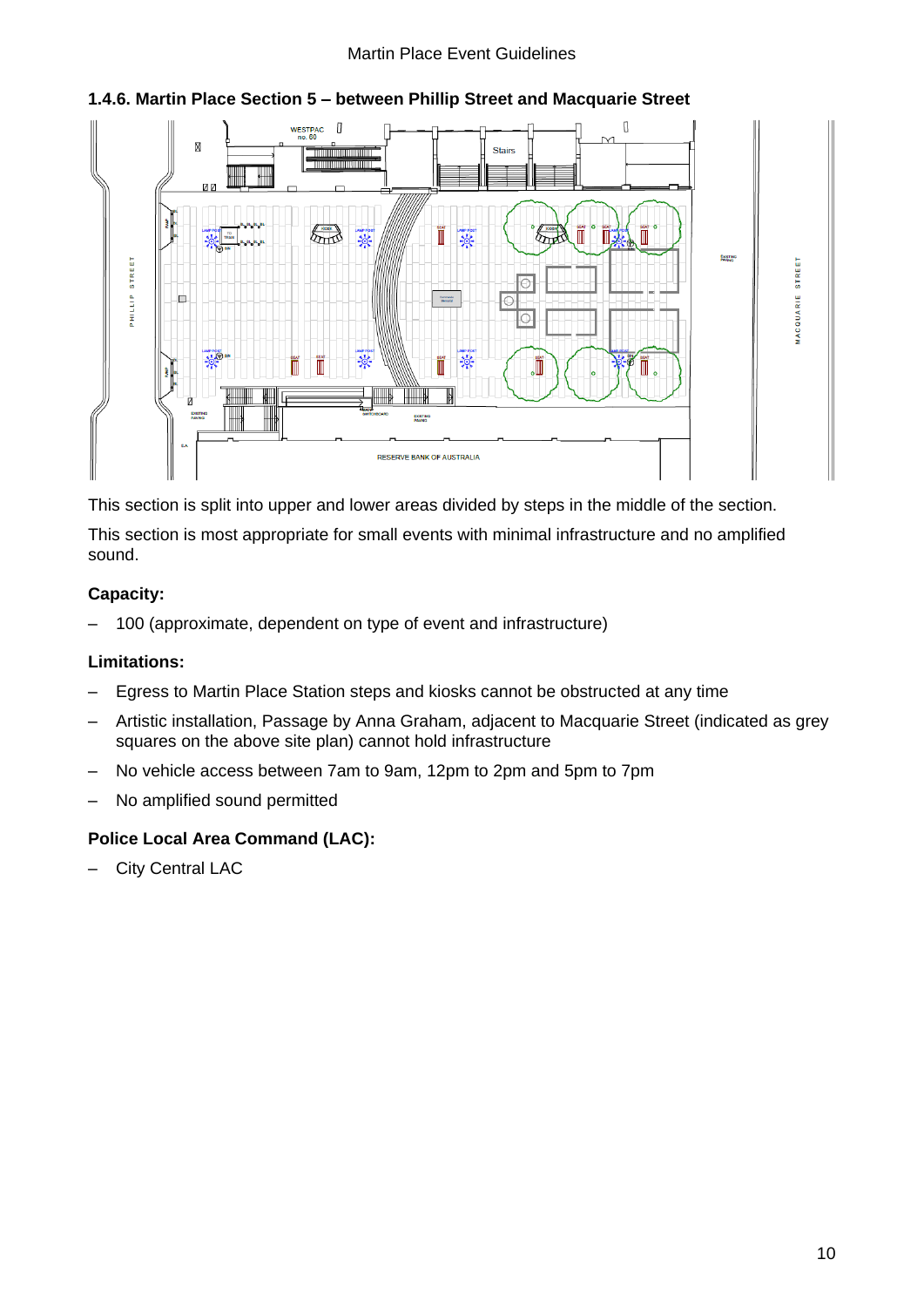## <span id="page-10-0"></span>2. Application and Approval Process

## 2.1. Event Application Process

All event organisers need to complete and submit an Event Application form with accompanying public liability insurance covering the applicant and event as a pre-requisite for any provisional booking and assessment to be made for Martin Place.

Where possible, an Event Application should be submitted to the City's Outdoor Events & Filming Team up to 16 weeks prior to the proposed date for major events and six weeks for minor events. This will provide the event organiser with sufficient time to apply and receive approval from the City and any other relevant authorities as required to stage the event.

*Further details on required timelines are detailed in Section 2.2.*

All applicants should follow the application process outlined below:

- 1. **Call the Outdoor Events & Filming Team** to discuss the broad details of the event (02 9265 9333)
- **2. Event Application submitted**
- 3. **Event Application assessed** and timeframes required for approval confirmed in principle approval (\*non-binding assessment feedback. Final approval is subject to receipt and acceptance of all required event documentation and information where applicable)
- 4. **Submission and review** of Event Plan documentation (further information on details to be included within the Event Plan are stated in Section 2.3)
- 5. **Payment of any fees and charges** once all pre-requisites are met and the event is accepted
- *6. Approval is issued on receipt and acceptance of all documentation and payment of applicable fees and charges.*

The City's [Event Application Form](https://www.cityofsydney.nsw.gov.au/__data/assets/pdf_file/0018/128124/Event-Application.pdf) can be downloaded from the [Holding outdoor events webpage](https://www.cityofsydney.nsw.gov.au/business/doing-business-with-us/regulations/holding-outdoor-events) of the City's website.

This webpage also provides further booking information and guideline documents relating to the production and events on City of Sydney land.

Namely:

- [Event Guidelines](https://www.cityofsydney.nsw.gov.au/__data/assets/pdf_file/0003/235830/Event-Guidelines-February-2018.pdf) (parent guidelines document that details all pre-requisites for events within the City)
- Guidelines for Single Use Items [Reducing Waste from Events & Services](https://www.cityofsydney.nsw.gov.au/__data/assets/pdf_file/0020/313175/Reducing-waste-from-events-and-services_Guidelines-for-single-use-items.pdf) (guidelines for sustainability and waste management requirements applicable to all events within the City)

All permissible Event Applications must also adhere to the requirements and pre-requisites as set out in these documents, which are applicable to all events undertaken on all land under the City.

Once contact is made with the Outdoor Events & Filming team, specific site plans of Pitt St Mall can be provided in either PDF or DWG file formats.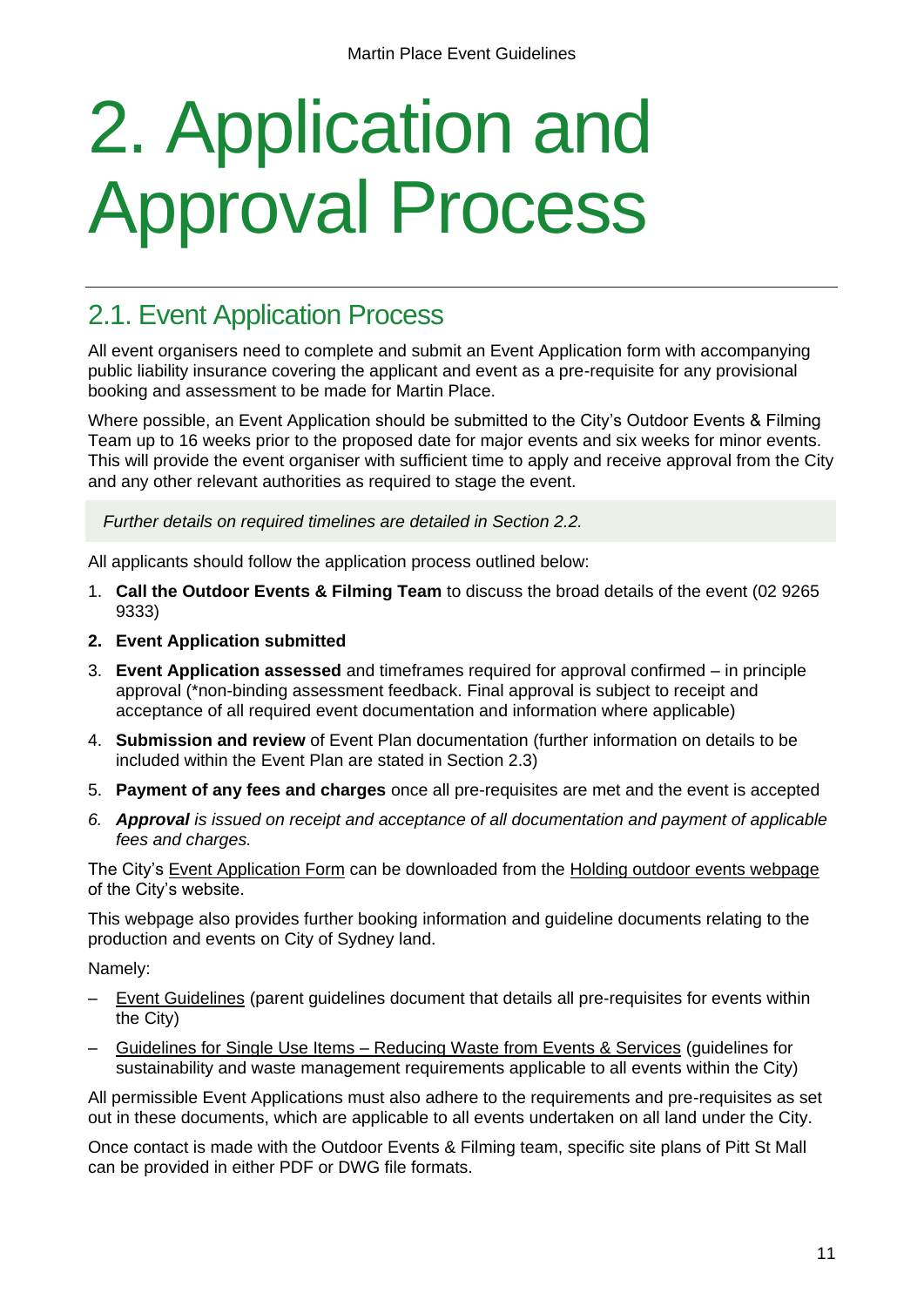In some cases a development application (DA) may be required for the staging of events if the activities and/or infrastructure involved does not qualify under the Exempt & Complying Development Codes 2008 provisions (or other applicable provisions under delegation of the City's approving officers). A DA process can take up to 14 weeks from submissions to the City's Planning Department. It is the responsibility of the event organiser to submit all relevant documentation to the City for a DA.

The DA process is a separate process to the event application approval. Where a DA is required, development consent where granted will be issued by the Planning Department, in addition to the Event Activity Approval issued by the City's Outdoor Events & Filming team.

| <b>ITEM</b>                                                | <b>TIME REQUIREMENT</b>                                                                       | <b>RELEVENT LINKS (if</b><br>applicable)                                               |
|------------------------------------------------------------|-----------------------------------------------------------------------------------------------|----------------------------------------------------------------------------------------|
| <b>Event Application</b>                                   | Up to 16 weeks pre event for<br>major events<br>Up to six weeks pre event for<br>minor events | <b>Application Form</b>                                                                |
| <b>DA Application</b>                                      | Min 14 weeks pre event                                                                        | More Information & Guide                                                               |
| <b>Traffic/Road Closure</b><br>Application                 | Min 12 weeks pre event                                                                        | <b>Application Form</b>                                                                |
| <b>Temporary Liquor Licence</b>                            | Min 12 weeks pre event                                                                        | <b>ILGA</b>                                                                            |
| <b>Draft Final Event Plan</b>                              | Min four weeks pre event                                                                      | Template sent on application                                                           |
| <b>Temporary Food Vending</b><br>Permit                    | Four weeks pre event                                                                          | <b>Application Form</b><br>Requirements for the operation<br>of a Temporary Food Stall |
| <b>Music Copyright licences</b>                            | Two weeks pre event                                                                           | <b>One Music Australia</b>                                                             |
| <b>Final Event Plan</b><br>(incl. any other documentation) | Two weeks pre event                                                                           | Event plan template provided<br>by Council after application<br>submitted              |
| Payment of Fees and Charges                                | As per invoice requirements -<br>generally payable prior to the<br>event                      |                                                                                        |
| <b>Outdoor Events &amp; Filming</b><br>Approval Issued     | Upon completion of the above                                                                  |                                                                                        |

## 2.2. Timeframes for Applications and Approval

*Note: Any applications received less than four weeks prior to the scheduled date of the event may be rejected based on the time frame required for event approval.*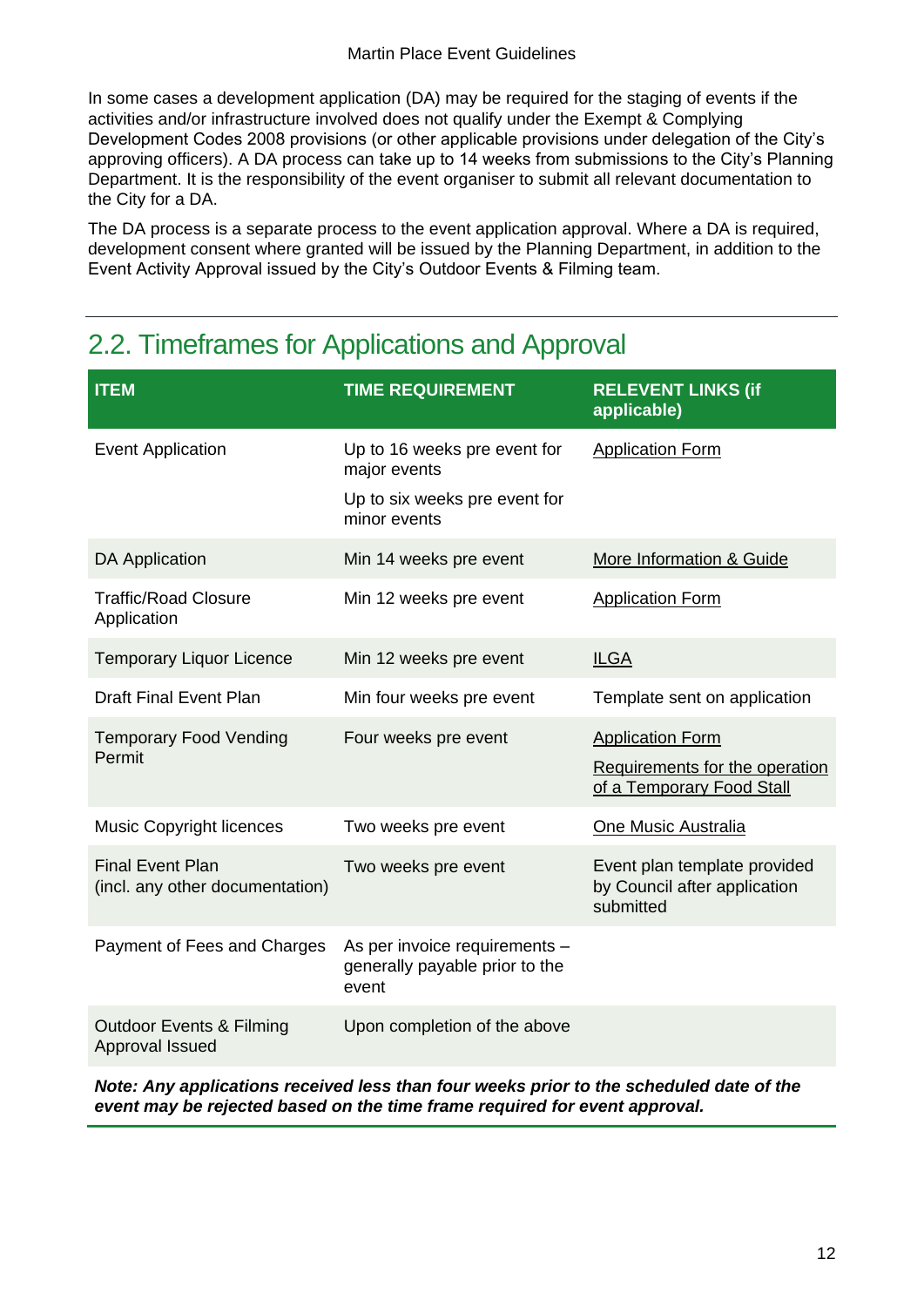## 2.3. Submission and Review of Event Plan Documentation

Upon determination that the proposed event is suitable (in principle) to be staged in Martin Place, the Outdoor Events & Filming Team will provide the applicant an Event Plan Template to assist in developing event plans required for submission to the City.

This document steps through the areas of information required for the final approval of an event. The details and documents included within an Event Plan are required to run your event on the day.

Depending on the scale of the event, Event Plan Templates will include the following:

#### **2.3.1. Event Plan Templates**

Depending on the scale of the event, Event Plan Templates will include the following:

- Event Details (dates, times and locations)
- Production Schedule / Run Sheet (incl. bump in and bump out logistics)
- Site Plans
- Temporary Infrastructure / Amusement Devices information
- Signage Plan
- Communication Strategy
- Emergency & Safety Management Plan
- Risk Management Plan
- Counter Terrorism Crowded Places Security Audit & Self-Assessment Tool
- Security Management Plan
- Pedestrian Management Plan
- Medical Plan (First Aid and Public Health)
- Alcohol Management Plan / Liquor Licensing
- Waste Management Plan
- Noise Management Plan
- Live and Recorded Music Licence Numbers
- Street Trading / Temporary Food Stall Applications
- Toilets / Amenities

#### **2.3.2. Additional Approvals**

An event proposal may also require additional approval and/or services to be provided from external organisations and authorities. Applications for the following services are to be made direct to each respective service provider:

- Temporary Event Liquor Licences (Independent Liquor and Gaming Authority)
- User Pays Police (NSW Police)
- Sydney Buses (State Transit Authority)
- Road Occupancy Licence, Special Event Clearways (Roads and Maritime Services)
- Sydney Trains (Transport for NSW)
- Taxi Council (use of Taxi Zone spaces)
- St John Ambulance New South Wales or other first aid provider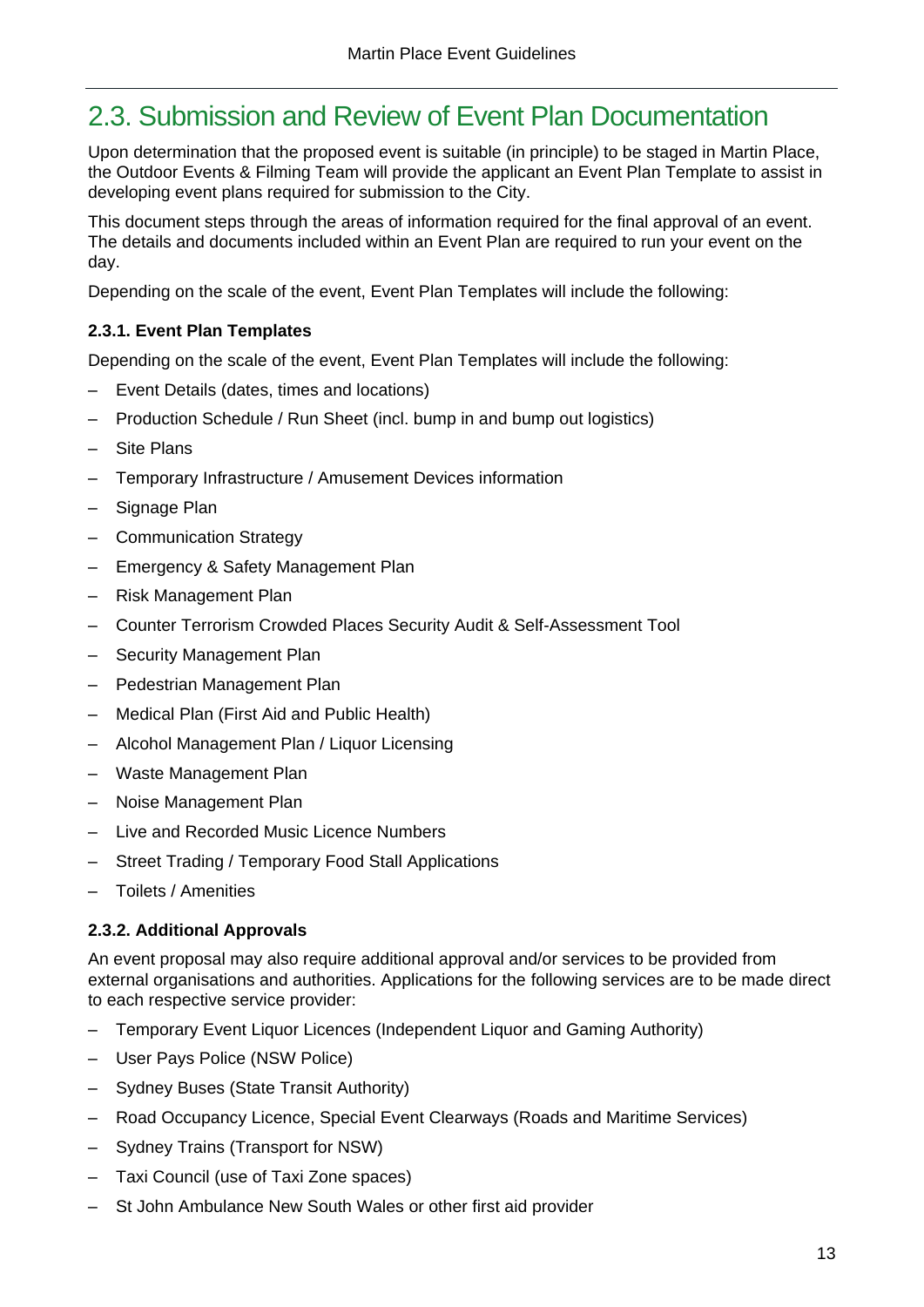- NSW Ambulance Service
- Music licenses (APRA AMCOS and PPCA under One Music Australia)

## 2.4. Event Approval

Once all necessary applications and documentation have been received, pre-requisites met, approved and in principle agreed, the event organiser/applicant will need to pay the applicable fees once an invoice is issued.

On receipt of the payment of fees the formal Event Approval document will be issued to the applicant. In order for this approval to be valid the event organiser/applicant will need to sign the declaration within the Event Approval confirming they agree to all stated conditions and details of the event as applied for and return this signed agreement to the City.

After this time, the event is ready to proceed as per the details of the Event Approval.

### 2.5. Fees and Charges

A schedule of applicable fees and charges for outdoor events can be found [here](https://www.cityofsydney.nsw.gov.au/business/doing-business-with-us/regulations/holding-outdoor-events/fees-charges-outdoor-venue-hire) and on the [Holding Outdoor Events webpage.](https://www.cityofsydney.nsw.gov.au/business/doing-business-with-us/regulations/holding-outdoor-events/fees-charges-outdoor-venue-hire)

Fees and charges may be applicable for the following:

- Event application
- Venue hire
- Overnight fee (where infrastructure remains in the space overnight)
- Power usage
- Site supervision
- Security bond
- Temporary food stall inspections (this will be invoiced by the Health & Building unit)
- Essential vehicle access
- Removal of bollards

In addition to this, event organisers are responsible for all operational costs associated with conducting their event.

If there is damage to the space or additional cleaning required as a result of the event, these costs will be charged to the event organiser.

The full list of City's Fees and Charges Schedule can be found [here.](http://www.cityofsydney.nsw.gov.au/council/our-responsibilities/fees-and-charges)

### 2.6. Event Activity – Standard Approval Conditions

A full list of standard approval conditions can be found within the full [Event Guidelines](https://www.cityofsydney.nsw.gov.au/__data/assets/pdf_file/0003/235830/Event-Guidelines-February-2018.pdfhttps:/www.cityofsydney.nsw.gov.au/__data/assets/pdf_file/0003/235830/Event-Guidelines-February-2018.pdf) document available in the download section of the [Holding Outdoor Events webpage.](https://www.cityofsydney.nsw.gov.au/business/doing-business-with-us/regulations/holding-outdoor-events/fees-charges-outdoor-venue-hire)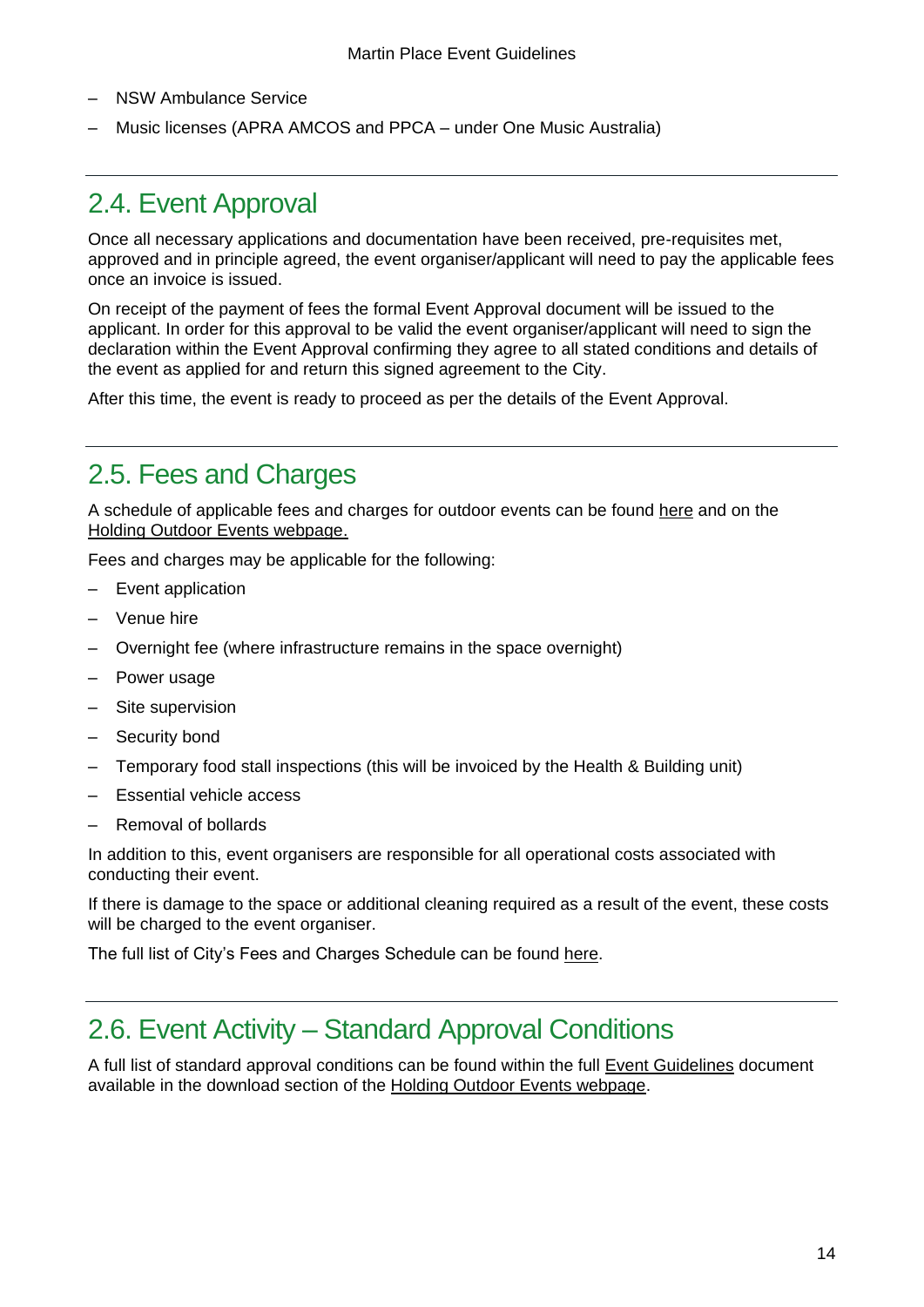## <span id="page-14-0"></span>3. Further Details and **Contacts**

For further details about the Event Guidelines document and/or to make an application to stage event activity in Martin Place, please contact the Outdoor Events & Filming team of Venue Management on +61 (02) 9265 9333 or via email on [openspacebookings@cityofsydney.nsw.gov.au.](mailto:openspacebookings@cityofsydney.nsw.gov.au)

## 3.1. Specific Team Contacts

## **3.1.1. For Major and International Events Simon Marshall** Manager – Events & Film Liaison **T:** 02 9265 9452 **E**: [smarshall1@cityofsydney.nsw.gov.au](mailto:smarshall1@cityofsydney.nsw.gov.au) **3.1.2. For General Events Johnathan Langan** Outdoor Events and Sportsfields Coordinator **T:** 02 9265 9550 **E**: [jlangan@cityofsydney.nsw.gov.au](mailto:jlangan@cityofsydney.nsw.gov.au)

**Melanie Knott** Outdoor Events & Filming Coordinator **T:** 02 9246 7633 **E**: [mknott1@cityofsydney.nsw.gov.au](mailto:mknott1@cityofsydney.nsw.gov.au)

**Laura Bonarrigo** Outdoor Events & Filming Coordinator **T:** 02 9246 7726 **E**: [lbonarrigo@cityofsydney.nsw.gov.au](mailto:lbonarrigo@cityofsydney.nsw.gov.au)

**Georgia Barlow** Outdoor Events & Filming Coordinator **T:** 02 9265 9837 **E**: [gbarlow@cityofsydney.nsw.gov.au](mailto:gbarlow@cityofsydney.nsw.gov.au)

#### **Julian Leach**

Outdoor Events & Filming Coordinator

**T:** 02 9288 5956

**E**: [juleach@cityofsydney.nsw.gov.au](mailto:juleach@cityofsydney.nsw.gov.au)

#### **3.1.3 For Markets and General Events Melanie Penicka-Smith**

Outdoor Events, Markets & Busking Coordinator

**T:** 02 9265 9653

**E**: [mpenickasmith@cityofsydney.nsw.gov.au](mailto:mpenickasmith@cityofsydney.nsw.gov.au)